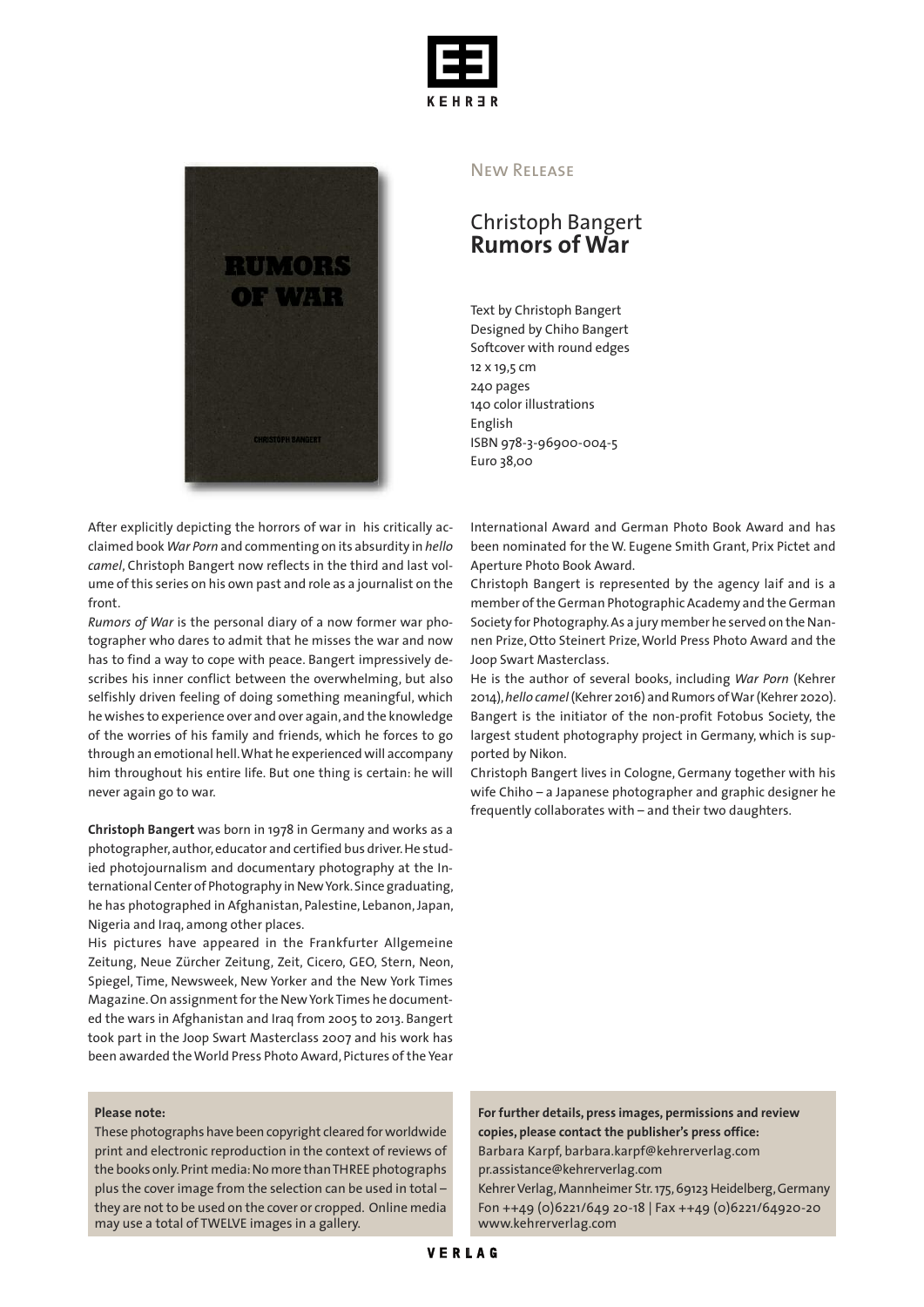

## **Press images**





02 © Christoph Bangert



04 © Christoph Bangert



© Christoph Bangert

01 © Christoph Bangert



03 © Christoph Bangert



05 © Christoph Bangert